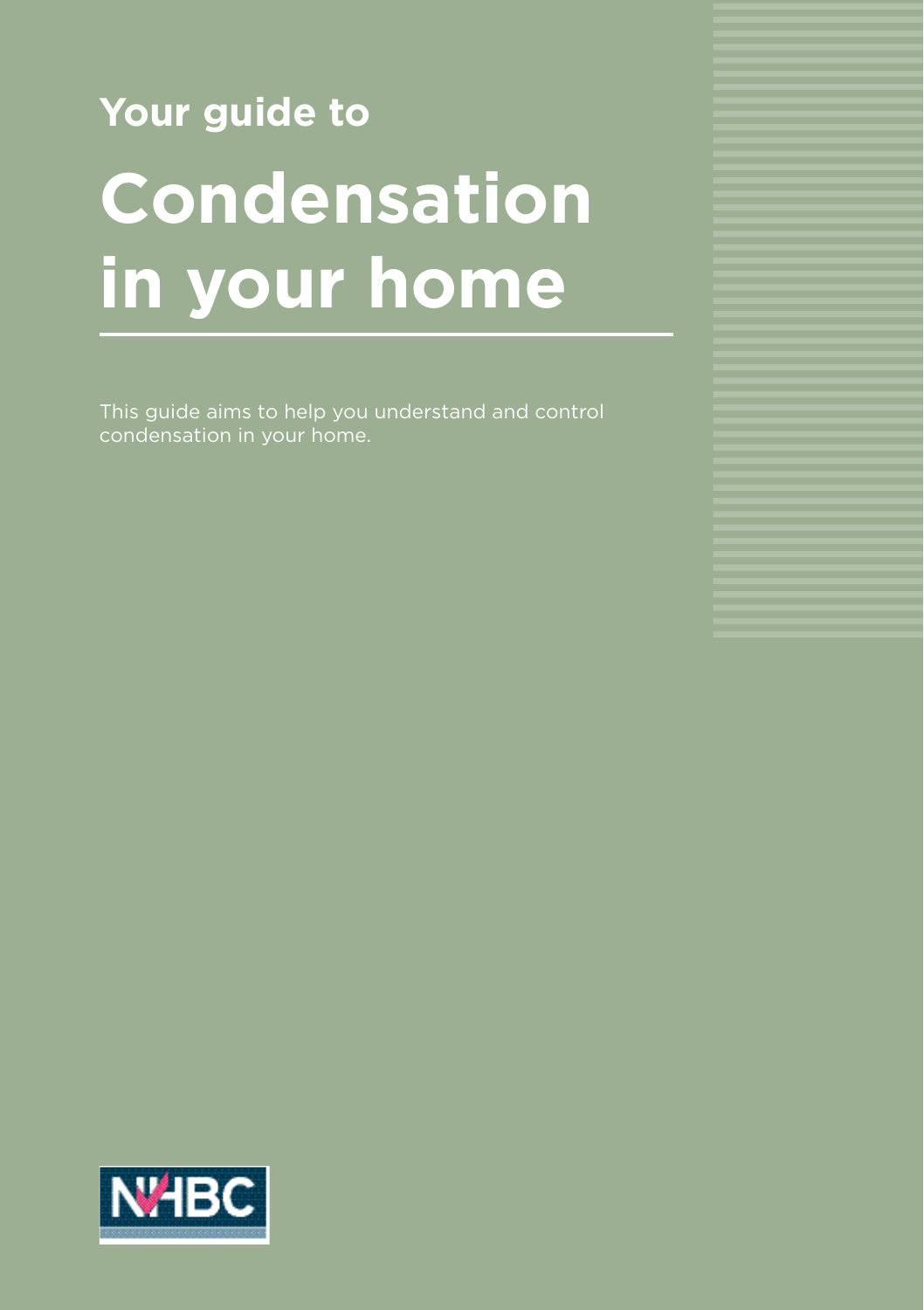## **About condensation in your home**

Condensation is caused when water vapour comes into contact with cold surfaces and condenses to form dampness or water droplets.

Air can contain varying amounts of water vapour; warm air can hold more water vapour than cold air. When warm air comes into contact with a colder surface, it cools down and can't retain the same amount of water vapour. The excess water vapour is released and forms condensation.

Water vapour is invisible in air and is formed when you breathe and when you carry out normal daily activities in the home. It's also formed as the materials used in your home's construction dry out.

#### **Condensation in the home**

Condensation isn't normally a building fault. It can occur in a new home because building materials, such as mortar and plaster, contain a lot of moisture. Water vapour is formed as the materials dry out when the home is lived in and heated. This is a slow process that takes some time to complete.

Modern homes are built so that they don't waste energy. Better insulation, draughtproofing on doors and sealed window units minimise draughts and stop heat escaping from your home. But they also reduce water vapour escaping, which can increase the risk of condensation.

Normal daily activities (such as taking showers and baths, washing and drying clothes, cooking and boiling kettles) produce warm air containing a large amount of water vapour. If the warm air can't escape through an open window or air vent, it moves around until it finds a cold surface where it cools and forms condensation.

Homes that are heated intermittently are more likely to suffer with condensation

problems than homes that are heated continuously. This is because continuous heating keeps the surfaces of the rooms warm, which reduces the risk of condensation forming on them.

Condensation is most likely to appear on windows, colder parts of walls, around external door and window openings, and where ceilings and floors meet with outer walls. It can also appear in areas where air circulation is restricted, such as inside cupboards and behind furniture that is placed against an outside wall.

If condensation keeps on occurring in the same place, it can sometimes cause black mould growth.

#### **Reducing condensation**

Controlling water vapour levels is important when living in modern, well insulated homes.

You're unlikely to prevent condensation in your home completely, but you should aim to reduce it to a level so that it doesn't cause problems. The following advice should help you to achieve this.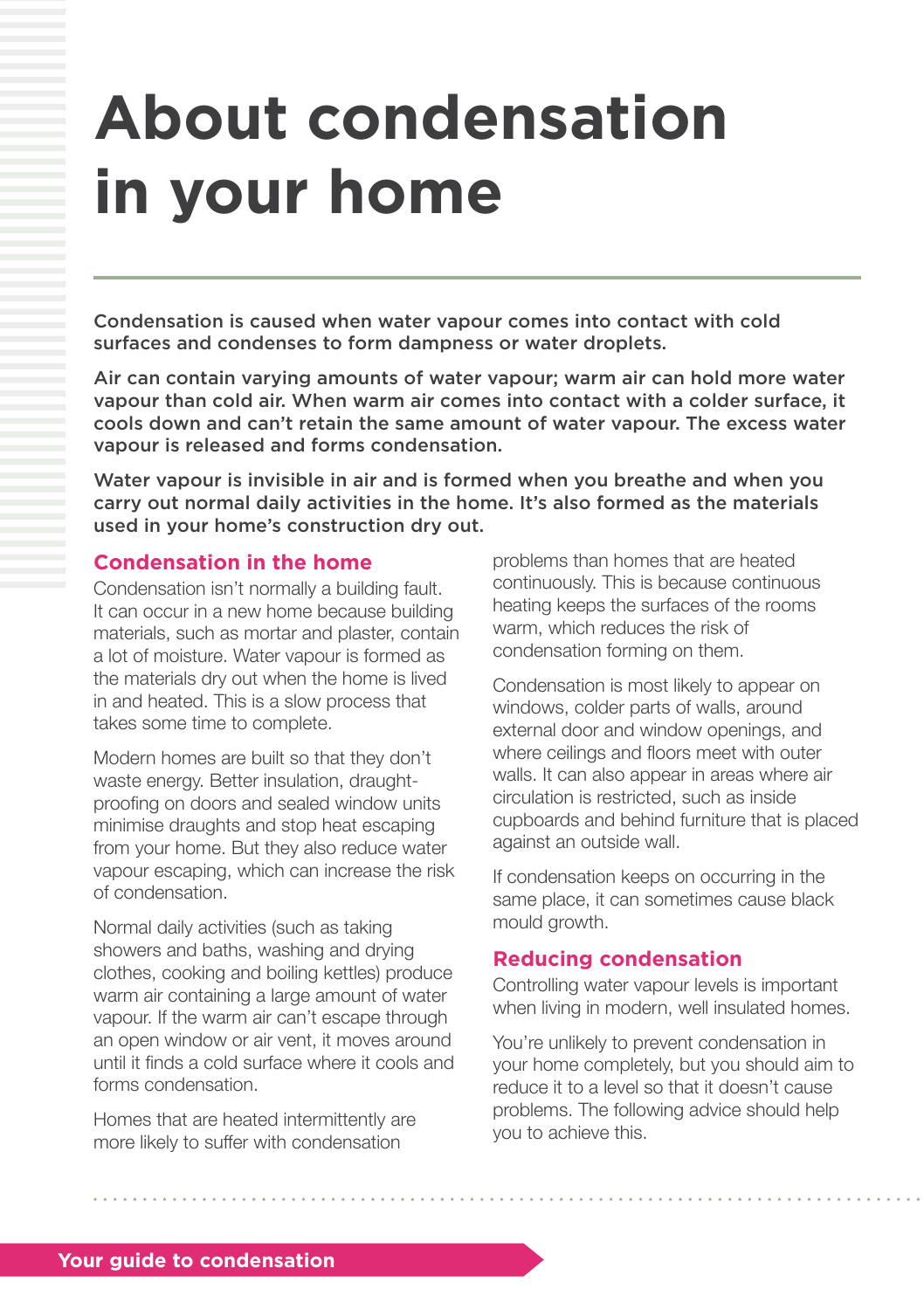#### **Produce less moisture**

- Put lids on saucepans while you're cooking to reduce the amount of steam.
- Avoid drying laundry on a clothes airer or radiator. If you need to dry clothes indoors, open the window and close the door of the room where the clothes are drying, so that moisture can escape outside rather than circulate around your home.
- If you use a vented tumble drier, make sure it's properly vented to an open window or through an outside wall.

#### **Stop moisture spreading**

- While cooking, bathing or washing, use an extractor fan and/or open a window, and keep the door closed. Keep the extractor fan on and/or the window open for about 20 minutes after you have finished (with the door closed).
- When condensation appears, wipe it away.

#### **Ventilate moisture away**

- Leave trickle vents (slotted vents in the window frames) open when rooms are occupied – even in the winter when your heating is on. These vents provide constant ventilation which removes water vapour.
- If you can, put free-standing wardrobes and other furniture against internal walls, leaving a gap between the wall and the furniture so that air can circulate around the room. Try not to overfill cupboards, wardrobes and drawers so that air can circulate around the contents.

#### **Provide even heating**

- Keep your home warm to avoid cold surfaces, and remember that it can take a long time for a building to warm up.
- If your home is unoccupied during the day, make sure the timer is set so that your home is warm by the time you return. During very cold weather it's better to leave the heating on during the day to maintain an even temperature. The temperature can be set a few degrees lower while you're out and turned up when you return.

• If you don't usually use all of the rooms in your home, you should still keep them heated to avoid cold areas. It's better to keep all rooms heated to a low temperature than to have some rooms heated to a high temperature while others have the heating turned off.

#### **Treating mould**

If you notice mould growing in your home, you should treat it straight away to stop it from spreading and causing more damage to your home.

- Sterilise the affected area with a suitable fungicidal wash (available from most DIY stores), following the manufacturer's instructions. Keep checking the affected area for at least a week. If the mould reappears, wash it down again with the fungicidal wash to make sure the area is thoroughly sterilised.
- If the treatment appears to have been successful, you can carry out any necessary redecoration. If painting, use a good quality fungicidal paint to help prevent mould, but remember that this won't be effective if it's later covered by ordinary paint or wallpaper. If wallpapering, use a paste containing a fungicide to prevent further mould growth.
- If mould or mildew is growing on clothing or carpets, you should dry clean them. Don't disturb mould by brushing or vacuum cleaning, as you can increase the risk of respiratory problems.
- To prevent mould returning, make sure that you control condensation in your home.

#### **Need more advice?**

If you have a severe case of condensation in your home, which doesn't improve by following the guidance in this leaflet, contact us for more advice.

Please call us if you'd like to receive this information in an alternative format, such as large print, audio or Braille.